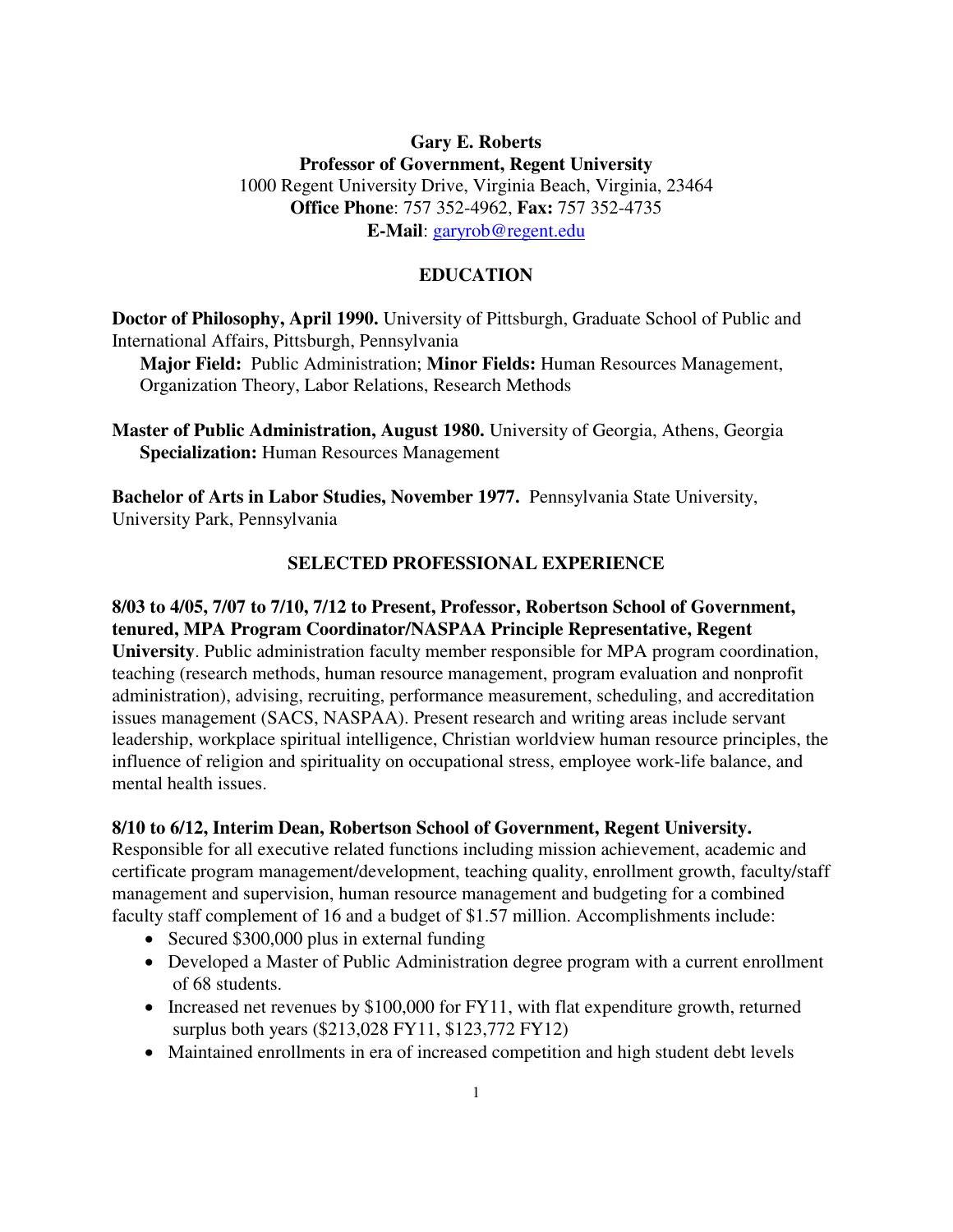## **SELECTED PROFESSIONAL EXPERIENCE**

**5/05 to 8/09, Associate Professor, School of Global Leadership & Entrepreneurship, tenured, Regent University.** Nonprofit administration concentration lead faculty member. Other instructional areas include human resources management. Present research and writing areas include workplace spiritual intelligence, Christian world view human resource principles, the influence of religion and spirituality on occupational stress, employee work-life balance, and mental health issues.

**8/99 to 8/03, Associate Professor of Public Administration and Coordinator of Graduate Studies, tenured, University of Memphis**. Instructed MPA students in the NASPAA-accredited program. Presently undertaking research in the areas of workplace spirituality and worker friendly benefit practices. Duties include teaching, student advising, internship supervision, recruitment, placement, program development, and research.

**8/94 to 5/98, Associate Professor of Public Administration, tenured, Fairleigh Dickinson University.** Duties include teaching, student advising, internship supervision, recruitment, placement, program development, and research. I was the Chair of the ad-hoc committee on NASPAA reaccredidation and the lead faculty member in developing the mission statement, performance measurement system, completing the self-study document, and organizing and coordinating the site visit. Coauthored the proposal that obtained the State of New Jersey Certified Public Manager program and developed the Level IV curriculum.

**8/91 to 8/94, Assistant Professor of Public Administration and Undergraduate Coordinator, Florida International University**. Responsible for the instruction of undergraduate and graduate students in public administration. Completed a redesign of the undergraduate public administration program curriculum. Duties included teaching, student advising, internship supervision, recruitment, placement, and program development.

**7/87 to 8/91, Senior Research Analyst, Pittsburgh Department of Public Safety**. Responsible for the design, development, training, and implementation of employee performance appraisal systems. Other major duties included the conceptualization, design and implementation of research in a variety of areas including personnel management, fiscal and management practices, productivity analysis, and service quality satisfaction. Produced and edited the yearly police statistical report. Supervised interns on a project basis. Research methods utilized included national and local phone surveys, personal interviews, written questionnaires, literature reviews, and analysis of internal records.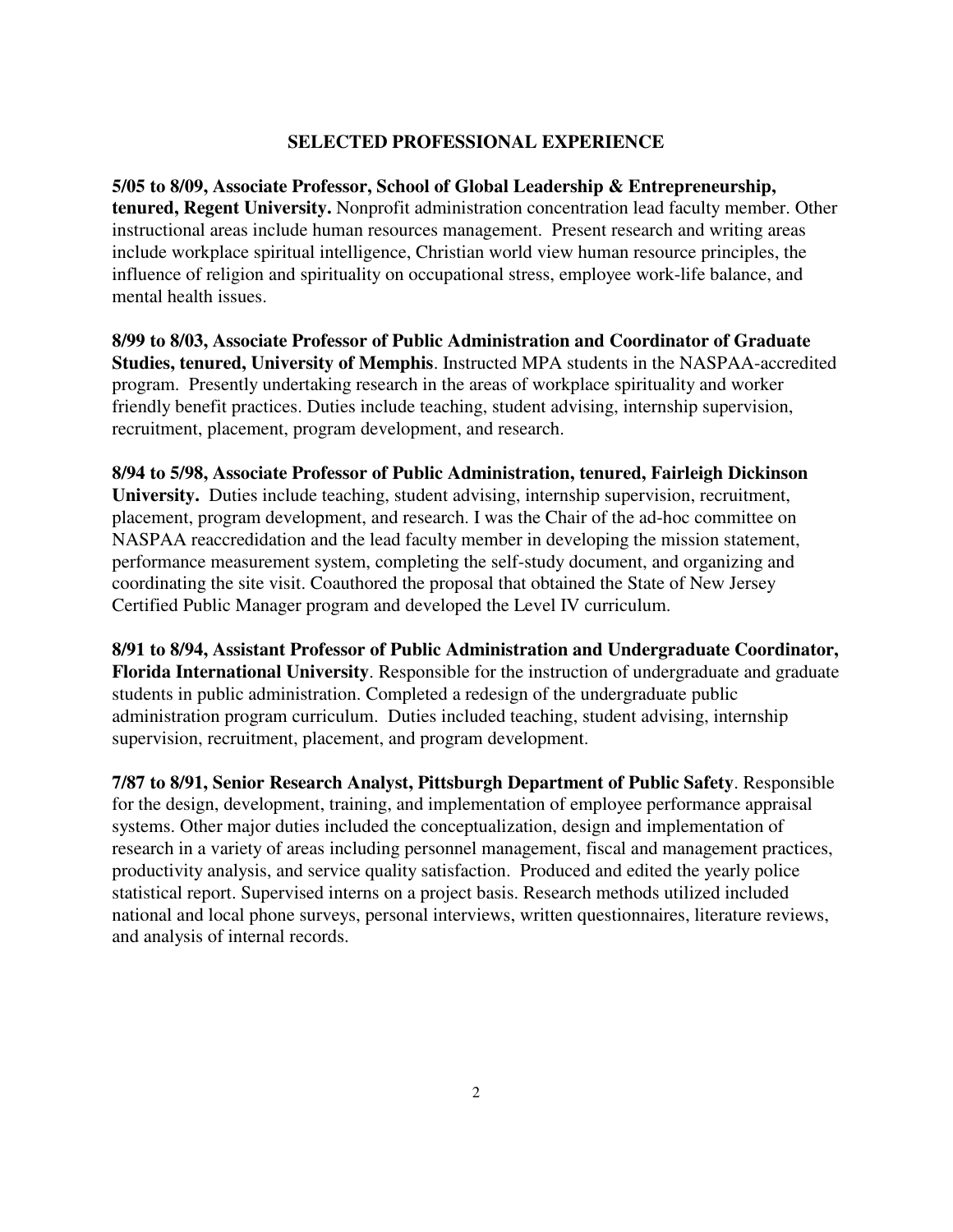#### **SELECTED PROFESSIONAL EXPERIENCE**

**10/86 to 6/87, Graduate Student Researcher, Graduate School of Public and International Affairs, University of Pittsburgh.** Completed policy studies and administered the Legislative Office of Research Liaison Program. The major studies performed were a staffing and productivity analysis of the State of Louisiana's Office of Workman's compensation, a literature review of college entrance exam test bias, and an analysis of auto insurance rates.

**3/86 to 9/86, Project Director, Municipal Performance Appraisal Practices Survey, Graduate School of Public and International Affairs, University of Pittsburgh**. Developed and administered a national survey of 314 local governments and their performance appraisal practices. Analyzed the data employing a full range of multivariate statistical techniques.

**8/80 to 2/81, Rural Development Planner, Georgia Mountains Planning and Development Commission, Gainesville, Georgia.** Completed a regional labor survey and prepared report on the findings. Prepared a variety of economic development grant applications (Community Development Block Grants) for local governments.

### **SELECTED COURSES TAUGHT**

#### **Public Administration** Business

Human Resources Management Nonprofit Management Labor Relations & Collective Bargaining Nonprofit Fundraising Developing Public Human Resources Special Topics in Nonprofit Performance Measurement Successful Executive Life Introduction to Public Administration Human Resource Management Organization Theory Spiritual/Emotional Intelligence Public Budgeting & Financial Management Employment Law<br>Program Evaluation Leading with Exce Interagency Collaboration Public Service Delivery Public Management Leadership Research Methods Public Management Public Policy

Leading with Excellence  $&$  Integrity

#### **ARTICLES, BOOKS AND BOOK CHAPTERS**

Roberts, G. (2016). *Working with Christian servant leader spiritual intelligence: The foundation of God honoring vocational success*. New York: Palgrave Macmillan.

Roberts, G. (2015). *Developing Christian servant leadership: Faith-based character growth at work*. New York: Palgrave Macmillan.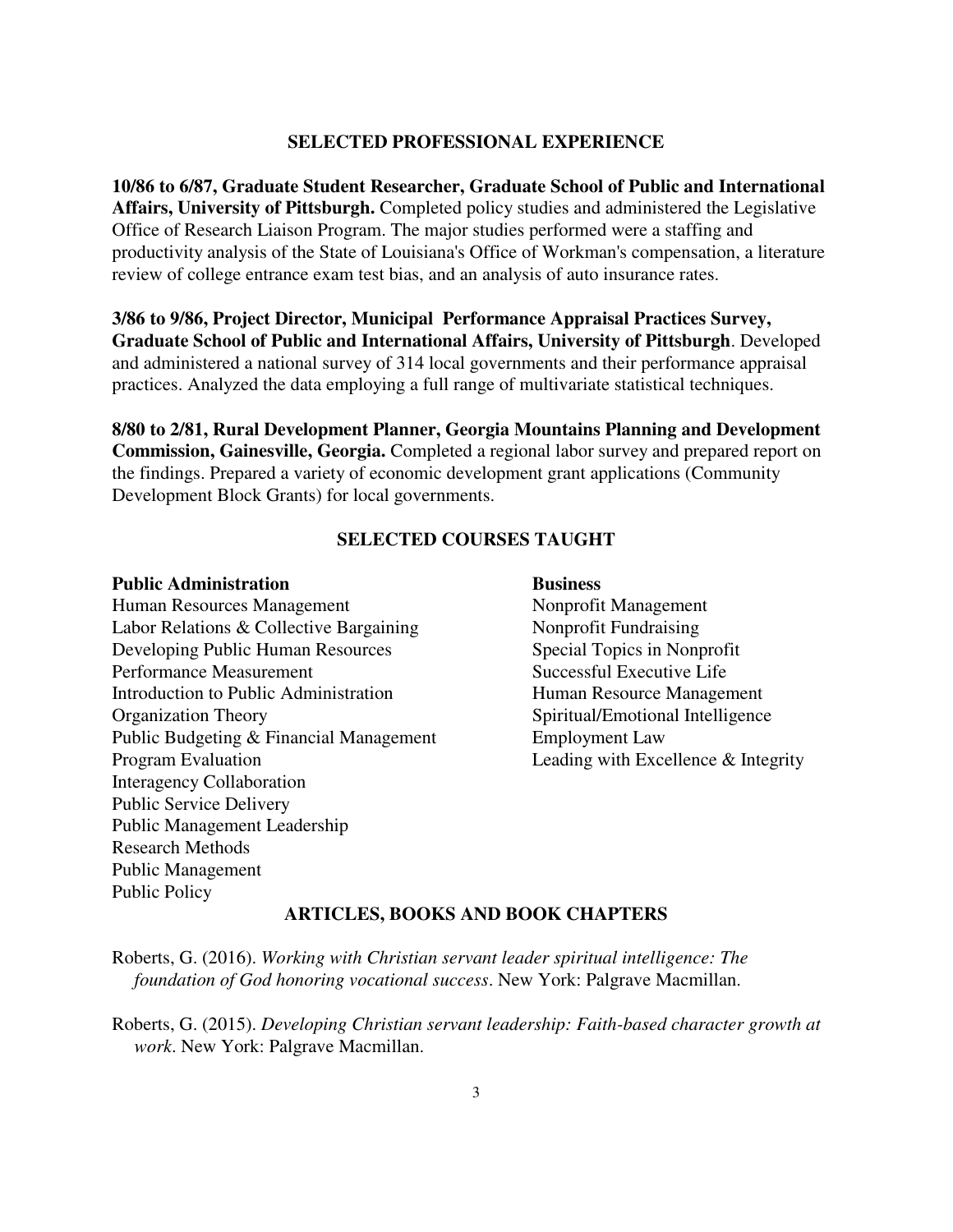- Roberts, G. (2015). *Christian scripture and human resource management: Building a path to Servant leadership through faith*. New York: Palgrave Macmillan.
- Roberts, G. (2014*). Servant leader human resource management: A moral and spiritual perspective*. New York: Palgrave Macmillan.
- Roberts, G. (2014). Practice that answer. In J. Slack (Ed.), *Devotions for the Christian Public Servant*, (p. 36) Lexington, KY: Emeth Press.
- Roberts, G. & Hess-Hernandez, D. (2014). Occupational stress coping skills of military chaplains: The role of spiritual intelligence. In E. Patterson (Ed.), *Peacemakers in Uniform: Military Chaplains in Afghanistan, Iraq and Beyond*, (pp.171-200), Lanham, MD: Rowman & Littlefield.
- Roberts, G. & Hess-Hernandez, D. (2012/2013). Religious commitment and servant leadership The development of an exploratory conceptual framework. *International Journal of Servant Leadership, 8/9(1),* 299-330.
- Roberts, G. (2013). Leadership coping skills: Servant leader workplace spiritual intelligence.  *Journal of Strategic Leadership*, 4(2), 52-69.
- Jones, P. C., Roberts, G. E., Martin, E. P., Ahumada, E. & King, S. E. (2013). The development of an MPA major field test. *Journal of Public Affairs Education*, 19(1), 97-115.
- Redmer, T., & Roberts, G. E. (2012). Honor and Remember. *Christian Business Academy Review*, 7(1), 77-82.
- Green, D., & Roberts, G. (2012). Transformational leadership in a postmodern World: The presidential election of Barack Obama. *Academy of Strategic Management Journal, 11*(1), 9-25.
- Green, D. & Roberts, G. (2012). Impact of postmodernism on public sector leadership practices. *Public Personnel Management*, 41 (1), 79-96.
- Roberts, G. & Green, D. (2011). Servant leader workplace spiritual intelligence: A shield of protection from workplace stress. *Regent Global Business Review, 5(1),* 12-18.
- Green, D. & Roberts, G. (2011). *Impending danger: Rethinking federal leadership in the 21st Century*. Deer Park, NY: Linus Publications.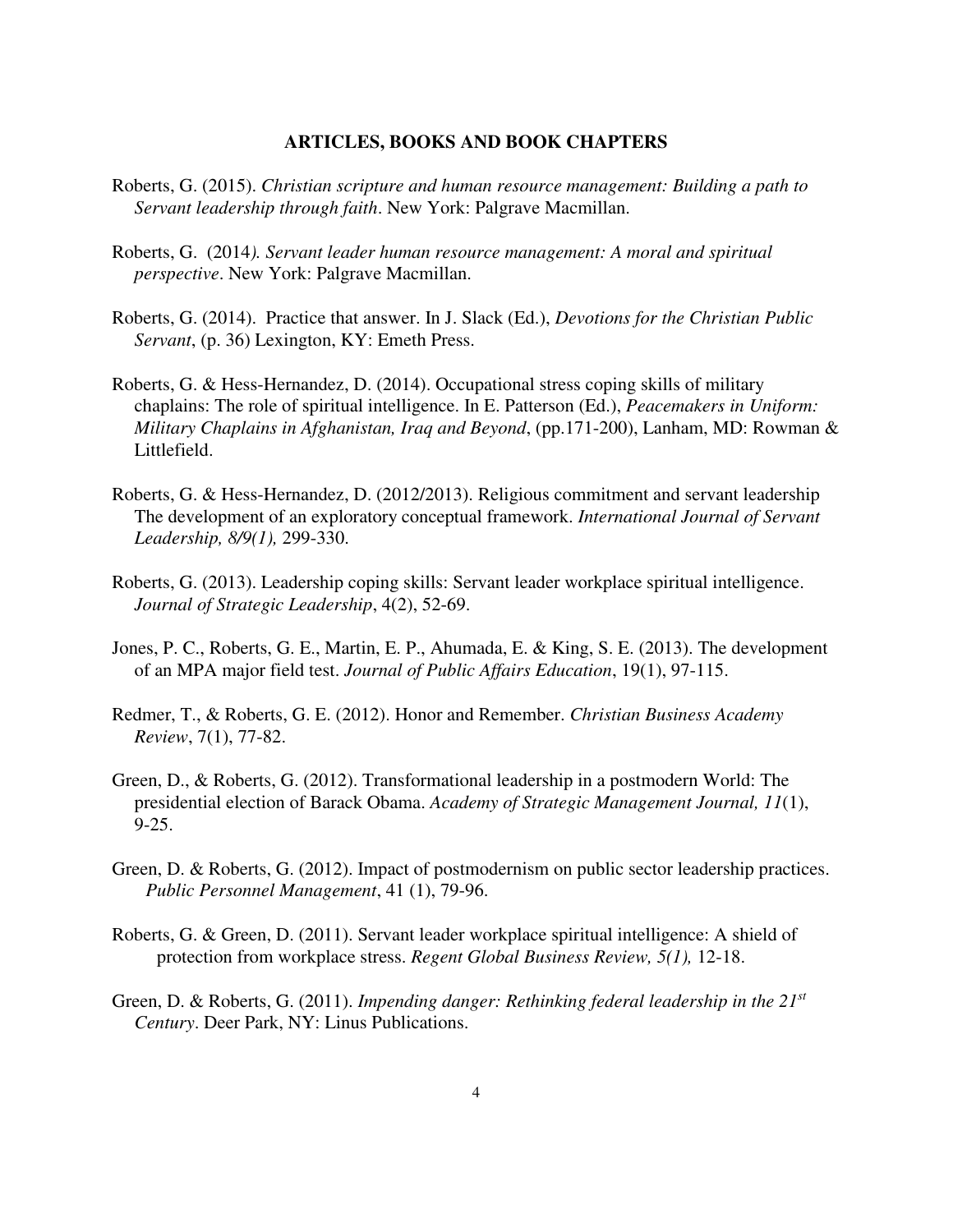- Roberts, G. E. (2010). A guide to practical human resource management research. In S. Condrey (Ed.) *Handbook of Practical Human Resources Management, 3nd Edition.* San Francisco: Jossey-Bass.
- Green, D. & Roberts, G. (2010). Personnel implications of public sector virtual organizations. *Public Personnel Management, 39(1)*, 47-57.
- King, S., Chilton, B. & Roberts, G. (2010) Reflections on defining the public interest. *Administration & Society, 41(8),* 954-978.
- Roberts, G. (2009). Employee benefits. In S. Hays, R. Kearney, and J.Coggburn (Eds.). *Public human resource management: Problems and prospects, 5th ed*. (pp. 123-141). New York: Longman.
- Green, D & Roberts, G. (2008). Strengthening and guiding decentralized organizations: Interpretation through the exegesis of Acts 1 and 2. *Regent Global Business Review, 2(2)*, 19-22.
- Cheevers, K. A., Clay, J. A., Menifield, C. E., Norris-Tirrell, D., & Roberts, G. E. (2007). Waiving the M.P.A. entrance exam: Impact on performance. *Journal of Public Administration Education*, *13(2),* 403-424.
- Roberts, G. E. & Pregitzer, M. (2007) Why employees dislike performance appraisal, *Regent Global Business Review, 1(1),* 14-21.
- Roberts, G. E., Gianiakas, J., McCue, C. and Wang, X. (2004). Traditional and family-friendly benefits practices in local government: Results from a national survey. *Public Personnel Management, 33(3),* 307-330.
- Roberts, G. E. (2004) Municipal government benefits practices: Results from a national survey. *Public Personnel Management, 33(2),* 1-22.
- Roberts, G. E. (2003) Municipal government part-time employee benefits practices. *Public Personnel Management, 32(3),* 435-454.
- Roberts, G. E. (2003). The association of needs assessment strategies with the provision of family-friendly benefits. Research Note. *Review of Public Personnel Administration, 23(3)*, 241-254.
- Roberts, G. E. (2003). Impasse resolution strategies. *Encyclopedia of Public Administration and Public Policy (EPAP*)*.* New York: Marcel Dekker.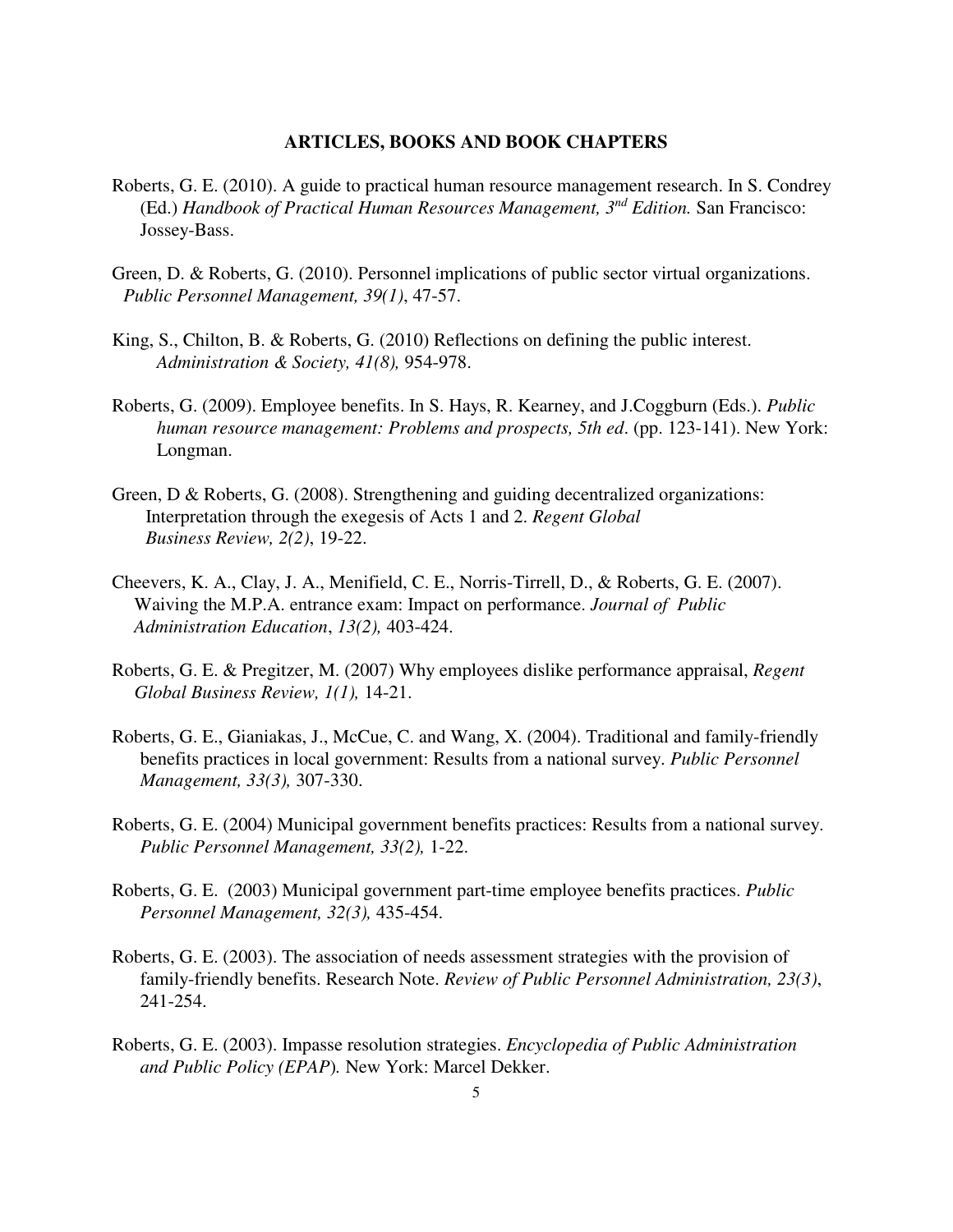- Roberts, G. E. (2002). Issues, challenges and changes in recruitment and selection. In S. Hays and R. Kearney (Eds.) *Public personnel administration: Problems and prospects* (4<sup>th</sup> ed.). Englewood Cliffs, NJ: Prentice-Hall.
- Roberts, G. E. (2002). Employee performance appraisal system participation: A technique that works. *Public Personnel Management.* 31(3), 333-342*.*
- Roberts, G. E. & Pavlak, T. (2002). Designing the MPA capstone course: A structured-flexibility approach*. Journal of Public Affairs Education,* 8(3), 179-192*.*
- Roberts, G. E. & Pavlak, T. (2002) The design of an integrated values and competency-based MPA core curriculum. *Journal of Public Affairs Education,* 8(2), 115-129.
- Roberts, G. E. (2002). Mental health benefits in New Jersey State and Local Government. *Public Personnel Management.* 31(2), 211-224.
- Roberts, G. E. (2001). An examination of employee benefits cost control strategies in New Jersey local governments. *Public Personnel Management*, 30(3), 303-322.
- Roberts, G. E. (2001). New Jersey local government benefits practices survey. *Review of Public Personnel Administration*, 21(4), 284-307.
- Roberts, G. E. (2001). Employee benefits cost control strategies in municipal government. *Public Performance and Management Review*, 24(4), 389-402.
- Roberts, G. E. (2001). A history of the federal civil service from a values- based perspective. In R. Maranto & S. Condrey, (Eds.). *Radical reform of the Civil Service*. Lanham, MA: Lexington.
- Roberts, G. E. (2001). Utilizing stakeholder surveys in MPA program performance measurement. *Journal of Public Affairs Education*, *7(1*), 19-30.
- Roberts, G. E., & McGill, J. (2000). New Jersey Interest Arbitration Reform Act: A third year assessment. *Review of Public Personnel Administration, 20(3),* 28-42*.*
- Roberts, G. E. (2000). An inventory of family-friendly benefit practices in small New Jersey Local governments. *Review of Public Personnel Administration. 20(2)*, 50-62.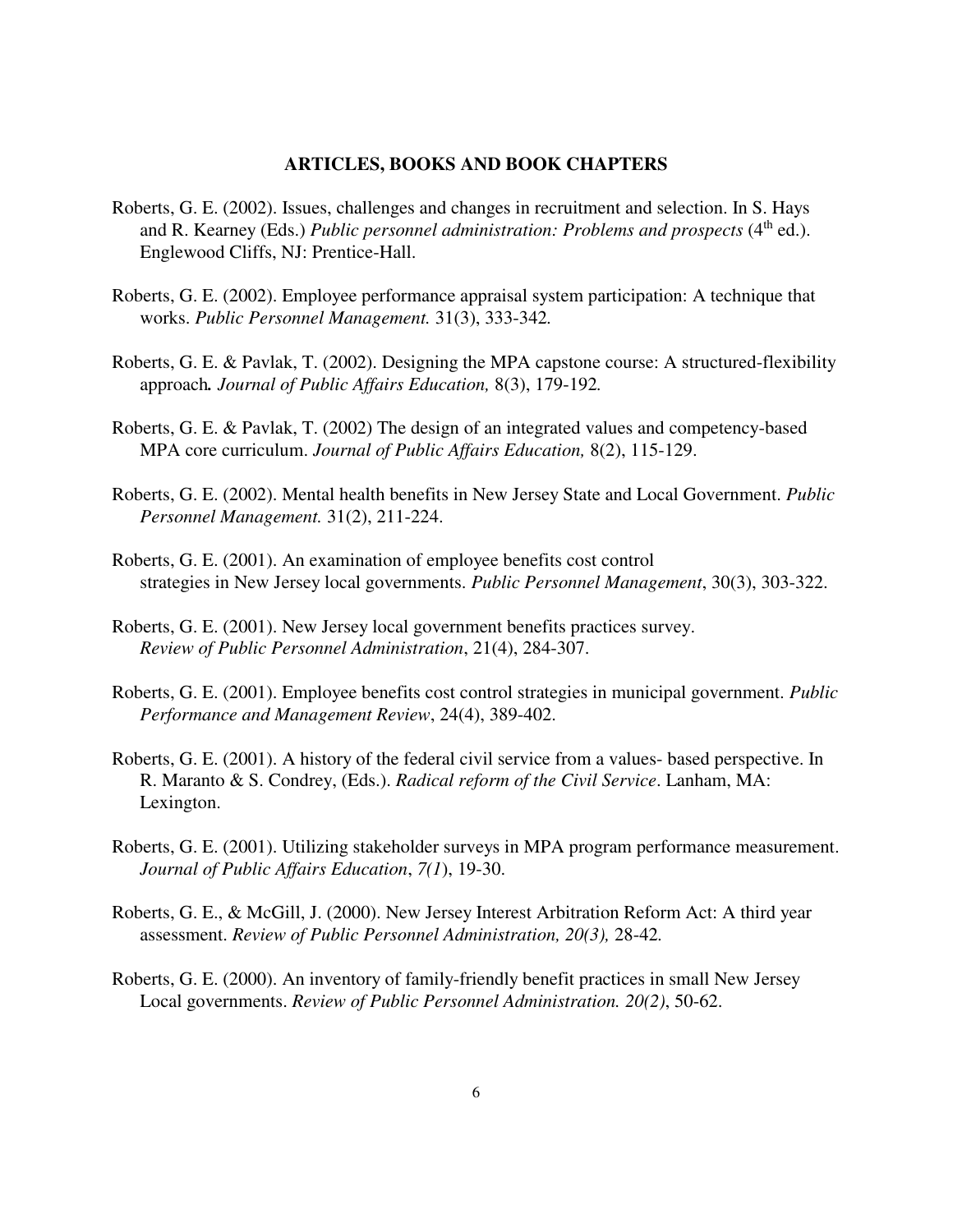- Roberts, G. E. (2000). Pi Alpha Alpha activities and effectiveness: Results from a national Survey of chapter advisors. *International Journal of Public Administration, 23(12)*, 2149- 2169.
- Roberts, G. E. (1998) Perspectives on enduring and emerging issues in performance appraisal. *Public Personnel Management, 27(3)*, 301-320.
- Roberts, G. E. (1998). Designing and conducting employee attitude surveys. In S. E. Condrey (Ed.) *Handbook of Practical Human Resources Management*. San Francisco, CA: Jossey-Bass.
- Klingner, D., Patterson, V. & Roberts, G. E. (1998). The Miami Coalition surveys of employee drug use and attitudes: A five-year retrospective (1989-1993). *Public Personnel Management, 27(2)*, 201-222.
- Roberts, G. E. (1997). Florida's open meetings law and its effect on the policy making process in Dade County: The administrative perspective. *International Journal of Public Administration, 20(7)*, 1367-1394.
- Roberts, G. E. (1997). Implementing sunshine and the Public Records Law in Dade County, Florida: Problems and prescriptions for reform. *International Journal of Public Administration, 20(2),* 431-449.
- Roberts, G. E. & Reed, T. (1996). Performance appraisal participation, goal setting and feedback: The influence of supervisory style. *Review of Public Personnel Administration*, *16(4)*, 29-60.
- Roberts, G. E. (1996). A case study in performance appraisal system development: Lessons from a municipal police department. *American Review of Public Administration, 26(3)*, 361- 385.
- Roberts, G. E. & Pavlak, T. P. (1996). Municipal government personnel professionals and performance appraisal: Is there a consensus on the characteristics of an effective appraisal system? *Public Personnel Management, 25(3)*, 379-408.
- Roberts, G. E. (1995). Developmental performance appraisal in municipal government: An antidote for a deadly disease? *Review of Public Personnel Administration, 15(3), 17-43*.
- Roberts, G. E. (1995). Age related employment issues in Florida municipal governments: Are municipalities preparing for change? *Review of Public Personnel Administration, 15(2),*  62-83.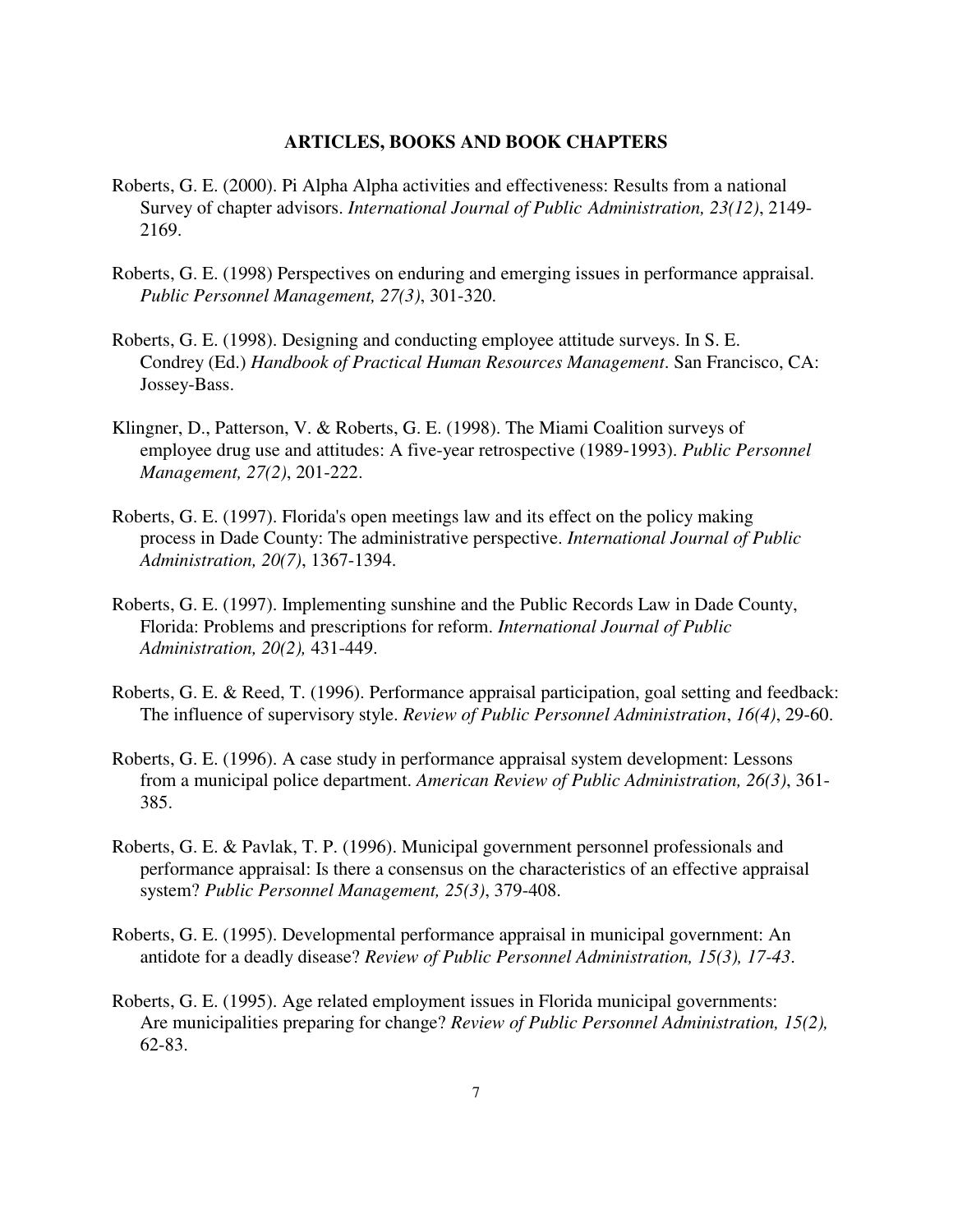- Roberts, G. E. (1995). Municipal government performance appraisal system practices: Is the whole less than the sum of its parts? *Public Personnel Management, 24(2)*, 197-221.
- Roberts, G. (1994). Maximizing performance appraisal system acceptance: Perspectives from municipal government personnel administrators. *Public Personnel Management, 23(4)*, 525- 549.
- Roberts, G. (1994). Barriers to municipal government performance appraisal systems: Evidence from a survey of municipal personnel administrators. *Public Personnel Management, 23(2),* 225-236.
- Roberts, G. (1992). Linkages between performance appraisal system effectiveness and rater and ratee acceptance. *Review of Public Personnel Administration*, 12(3), 19-41.
- Dunn, W. N., Pavlak, T. P., & Roberts, G. (1987). Cognitive performance appraisal -- Mapping manager's category structures using the grid techniques. *Personnel Review*, 16(3), 16-19.

#### **MONOGRAPHS AND REPORTS**

- Kilmer, M. & Roberts, G. (2009). Ohio's contract for the future: Teacher union collective bargaining reform in Dayton and Columbus. Columbus, Ohio: Buckeye Institute for Public Policy Solutions.
- Roberts, G. E. (2003). *The changing labor force: Workforce developent challenges and opportunities for Georgia's governments*. Public Policy Research Series. Athens, GA: Carl Vinson Institute of Government.
- Roberts, G. E. (1995). *Effective AIDS prevention planning: Lessons from the literature*. Consultant report prepared for Local Advisory Board, Region II, (Health Care Planning), Fairleigh Dickinson University.
- Roberts, G. E. (1995). *Effective AIDS prevention planning for adolescents and youth: Lessons from the literature*. Consultant report prepared for Local Advisory Board, Region II, (Health Care Planning), Fairleigh Dickinson University.
- Roberts, G. E. (1995). *Physician practices survey*. Consultant report prepared for Local Advisory Board, (Health Care Planning), Region II, Fairleigh Dickinson University.
- Pittsburgh Department of Public Safety. (1989 & 1990). *Police statistical report*. Pittsburgh: Pittsburgh Department of Public Safety.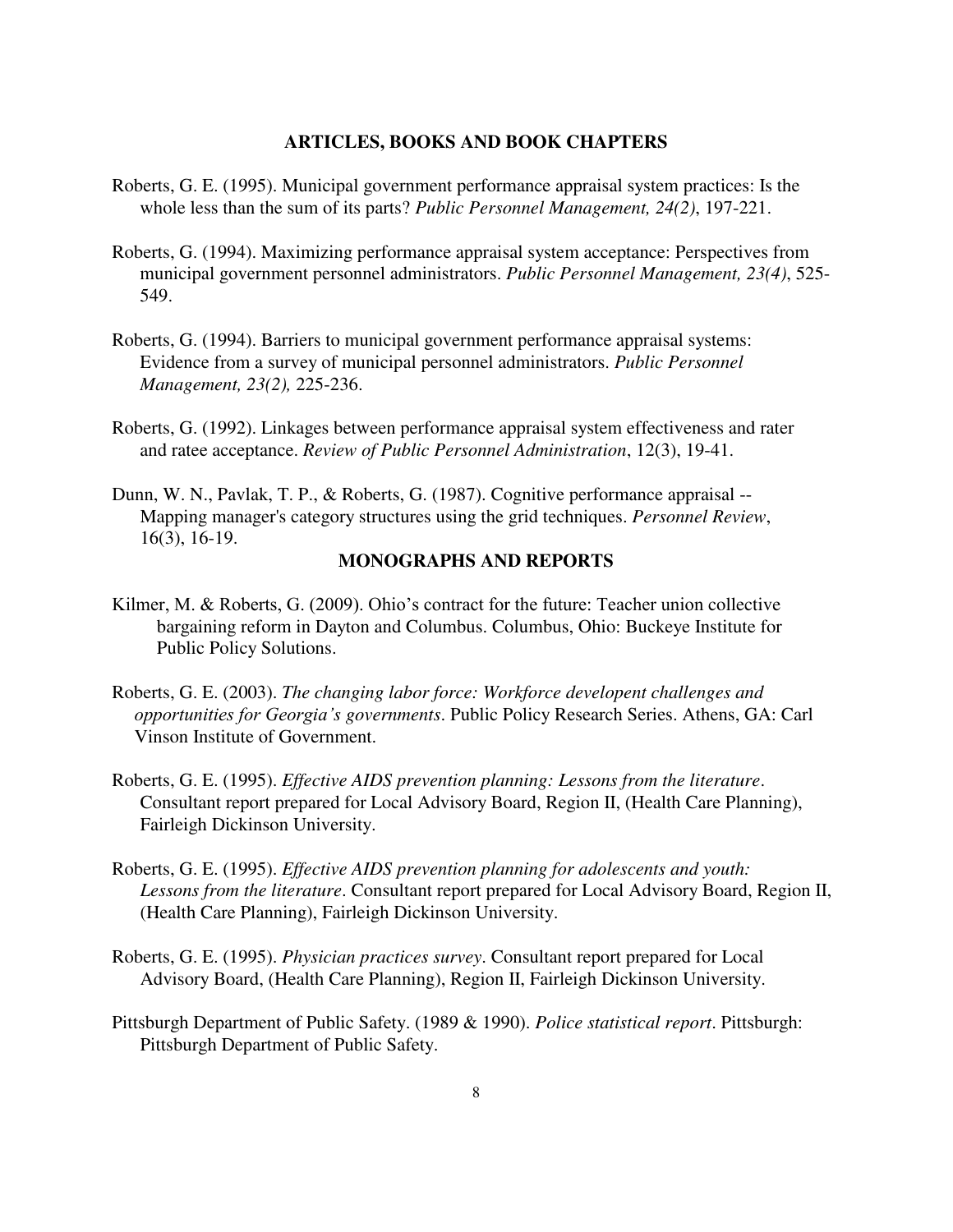#### **MONOGRAPHS AND REPORTS**

- Dunn, W. N., & Roberts, G. E. (1987). *The role of standardized tests in minority oriented curricular reform*. Consultant report prepared for the Legislative Office for Research Liaison, House of Representatives, Harrisburg, PA.
- Roberts, G. E. & Seaton, A. (1981). *Georgia mountains regional labor prospectus*. Gainesville, GA: Georgia Mountains Regional Planning and Development Commission.

#### **BOOK REVIEWS**

- Roberts, G. (2014). Christian America? Perspectives of on our religious heritage. *Religious Studies Review*, 40(1), 54.
- Roberts, G. (2012). The new evangelicals: Expanding the vision of the common good. *Religious Studies Review, 38(3)*, 186.
- Roberts, G. E. (2006). The Integration of religion and spirituality in the workplace: A paradigmatic ethics, policy and performance debate. *Public Performance and Management Review*, 29(4), 510-518.
- Roberts, G E., & Sandoval, C. (2005). Book review: Family leave policy. *Review of Public Personnel Administration*, 25(2), 193-196.
- Roberts, G. E. (2000). Book review of human resource management texts. *American Review of Public Administration, 30(3),* 344-352.

#### **POPULAR PRESS ARTICLES**

Green, D. D., & Roberts, G. E. (2009). How managers can showcase their spiritual IQ in business. *Next Wave*, March, 2009.

#### **WORKS IN REVIEW AND IN PROGRESS**

Roberts, G., & Hess-Hernandez, D. Christian faith integration in the workplace: An exploratory analysis. In review by the *Journal of Biblical Integration in Business*.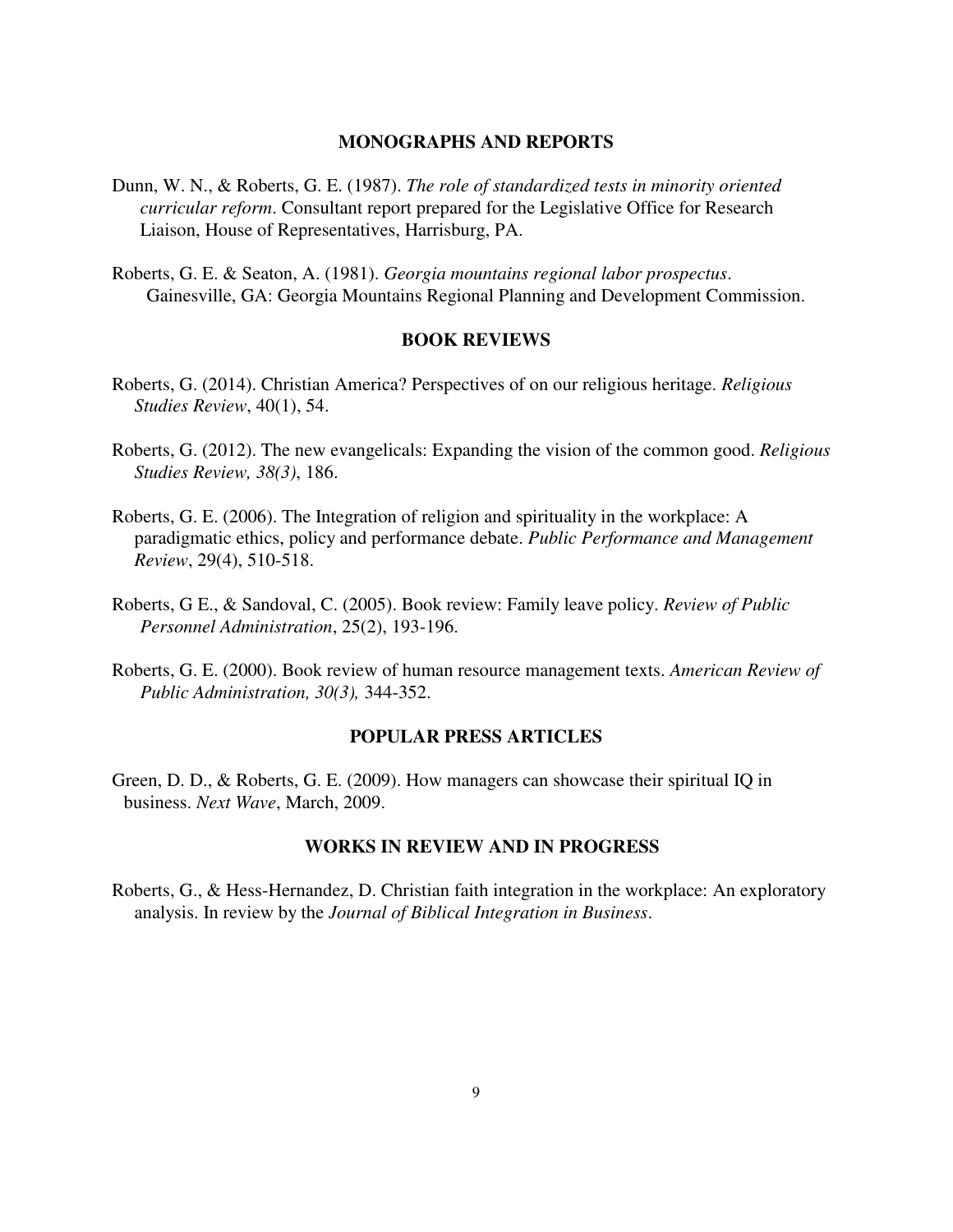## **FUNDED PROJECTS**

November 2012, Clapham Group, \$195,600. Produce policy summaries and educational videos with the Regent School of the Communications and the Arts.

January 2011, Clapham Group, \$140,000. Produce summaries and educational videos with the Regent School of the Communications and the Arts.

July 2006, *Workplace Spiritual Intelligence*, Faculty Development Grant, \$7,750, Regent University

December 1997, *Certified Public Manager Program, Levels IV - VI*, Human Resource Development Institute, State of New Jersey, \$1.1 million contract to redesign the Certified Public Manager (CPM) curriculum and to provide ongoing training for a two-year period. Coauthor of proposal with Thomas J. Pavlak.

July 1997, New *Jersey Local Government Benefit Practices*, \$4,200, Faculty Development Grant, Fairleigh Dickinson University.

July 1997, *An Analysis of Selected Demographic Characteristics of Ten Sample Acute Care Hospitals in the State of Jersey: 1992 - 1995*, \$5,000, Region II Local Advisory Board, Teaneck, NJ.

January 1995, *Effective AIDS Prevention Planning: Lessons From the Literature*, \$4,000, Region II Local Advisory Board, Teaneck, NJ.

June 1995, *Effective AIDS Prevention Planning for Adolescents: Lessons From the Literature*, \$3,500, Region II Local Advisory Board, Teaneck, NJ.

July 1995, *Physician Practices Survey*. \$4,000, Region II Local Advisory Board, Teaneck, NJ.

## **PRESENTATIONS AND PANEL SESSIONS AT PROFESSIONAL MEETINGS**

Roberts, G. (October 2015). *Servant Leader Human Resource Management.* Presented at the 2015 Christians Business Faculty Association (CBFA) Conference, Virginia Beach, VA.

- Roberts, (May 2015*). Performance Appraisal: A Process in Search of an Identity*. Invited panel presentation at the General Accounting Office seminar on performance appraisal. Washington, DC.
- Roberts, G. (March 2014). *Servant Leader Human Resource Management (SLHRM): A Values based Perspective*. Presented at the 2014 ASPA Conference, Washington, DC.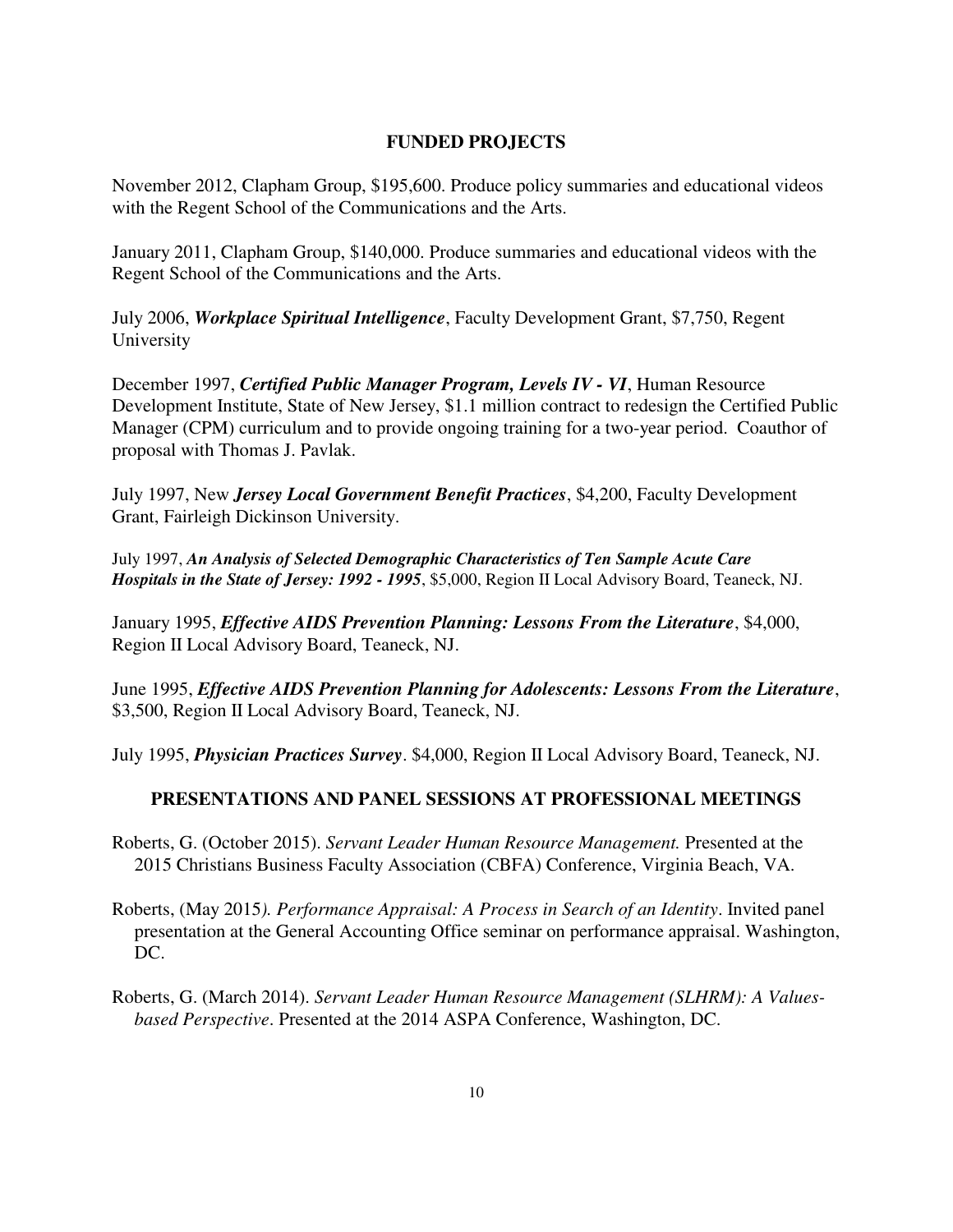#### **PRESENTATIONS AND PANEL SESSIONS AT PROFESSIONAL MEETINGS**

- Ahumada, E., Jones, P. & Roberts, G. (October 2013). *Effective Online Instruction – Andragogy for the MPA Student*. Presented at the 2013 NASPAA Conference, Washington, DC.
- Ahumada, E., Jones, P., Kircher, P., & Roberts G. (October 2012). *The MPA Major Field Test*. Presented at the 2012 NASPAA Conference, Austin, Texas.
- Roberts, G., & Diane Hess Hernandez (May 2012). *The Influence of Religious Commitment on Servant Leadership & Other Work-Related Outcomes: The Development of an Exploratory Conceptual Model*. Presented at the 2011 Regent University Annual Roundtables of Leadership Research & Practice, Virginia Beach Virginia.
- Roberts, G., Hess Hernandez, D. & Dyer, R. (May 2011)*. Spirituality and the Government Workplace. Presented at the Teaching Public Administration Conference, Williamsburg, VA.*
- Roberts, G., & Diane Hess Hernandez (May 2011). Workplace Spiritual Intelligence, A Preliminary Analysis. Presented at the 2011 Regent University Annual Roundtables of Leadership Research & Practice, Virginia Beach Virginia.
- Roberts, G. (March 2011). *Spirituality in the Workplace*. Panel session chair. Presented at the Hampton Roads Annual ASPA chapter symposium, Virginia Beach, Virginia.
- Roberts, G. (October 2010). *Spirituality in the Workplace*. Panel session member. Christian Business Faculty Association, Lakeland, Florida.
- Roberts, G. (October 2010). *Workplace Spiritual Intelligence, A Preliminary Analysis*. Christian Business Faculty Association, Lakeland, Florida.
- Roberts, G. (June 2010). *The Attitudes of City Managers Regarding Religion in the Workplace: Results from a National Survey.* Christians in Political Science Annual Conference, Memphis, Tennessee.
- Roberts, G. (March 2010). *Servant Leadership and Workplace Spiritual Intelligence (SLWSI)*. Presented at the Hampton Roads Annual ASPA chapter symposium, Virginia Beach, Virginia.
- Roberts, G. (November 2009). *Servant Leader Workplace Spiritual Intelligence: A Preliminary Analysis from a Sample of City Managers*. Paper presented at the Virginia Political Science Association Annual Meeting, Norfolk, Virginia.
- Roberts, G with Kathleen Patterson (April 2008). *Servant leader HR practices*. Presented at the monthly meeting of the Hampton Roads Virginia chapter of the Society for Human Resources Management, Virginia Beach, VA.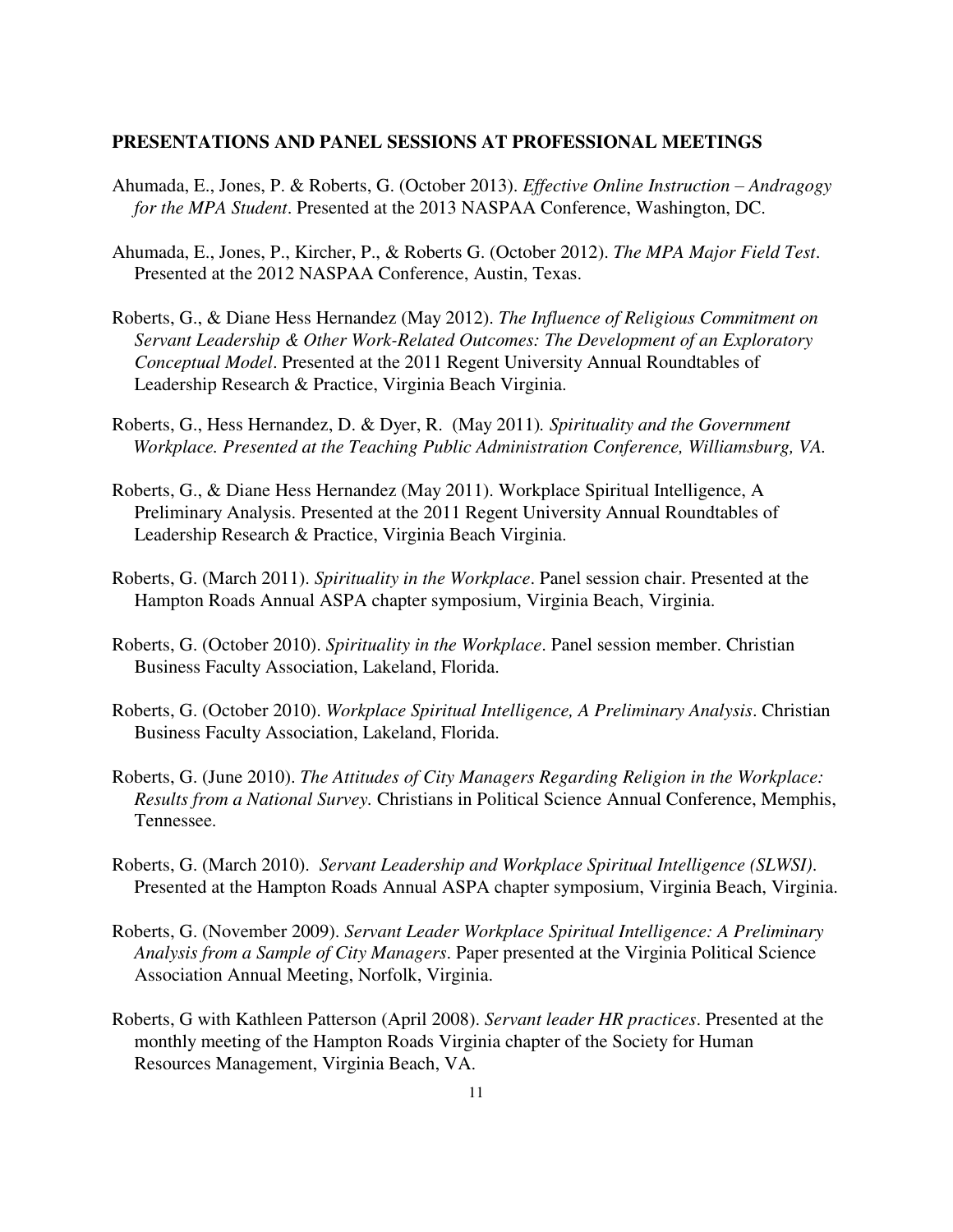#### **PRESENTATIONS AND PANEL SESSIONS AT PROFESSIONAL MEETINGS**

- Roberts, G (October 2007) *Designing and Developing Purposeful Programs*. Safe Kids 2007 Leadership Conference, Washington, D.C.
- Roberts, G. (June 2007). Panelist on *Religion, Spirituality, and the Workplace: Challenges for Public Administration.* Christians in Political Science Fifth National Conference. Wheaton College, Chicago, Illinois
- Roberts, G with Kathleen Patterson (January 2007). *Servant leader HR practices*. Presented at the annual leadership conference of the Virginia chapter of the Society for Human Resources Management, Virginia Beach, VA.
- Roberts, G. (October 2006). *Servant leadership constructs: Integrating the principles into the workplace*. Presented at the Christian Business Faculty Members Association, Dayton, Ohio.
- Roberts, G. (March 2004). *The influence of religious commitment on workplace outcomes*. Presented at the ASPA Annual Conference, Portland, OR.
- Roberts, G. (March 2004). *Citizen driven performance measurement*. Presented at the Hampton Roads Annual ASPA chapter symposium, Norfolk, Virginia.
- Roberts, G. (July 2002). *Creating an effective employee climate survey*. Presented at the Tennessee Personnel Management Association Annual Conference, Memphis, Tennessee.
- Roberts, G. (March 2001). *The influence of needs assessment strategies on municipal Government benefits practices: Results from a national survey*. Presented at the American Society of Public Administration Annual Conference, Newark, New Jersey.
- Roberts, G. (April 2000). *Family-friendly benefits practices in local government*. Paper presented at the American Society of Public Administration Annual Conference, San Diego.
- Roberts, G. (March 2000). *Family-friendly benefits practices in local government*. Invited presentation at the Carl Vinson Institute of Government, University of Georgia.
- Roberts, G & Smith, D. (October 1996). *The interface of fiscal and personnel policy in New Jersey local government*. Chaired panel and presented overview of personnel practices designed to reduce fiscal stress at the American Society of Public Administration Region I, II and IV Conference, Princeton, New Jersey.
- Roberts, G. (October 1996). *Designing and conducting employee attitude surveys*. Paper presented at the 1996 Southern Conference of Public Administration, Miami, Florida.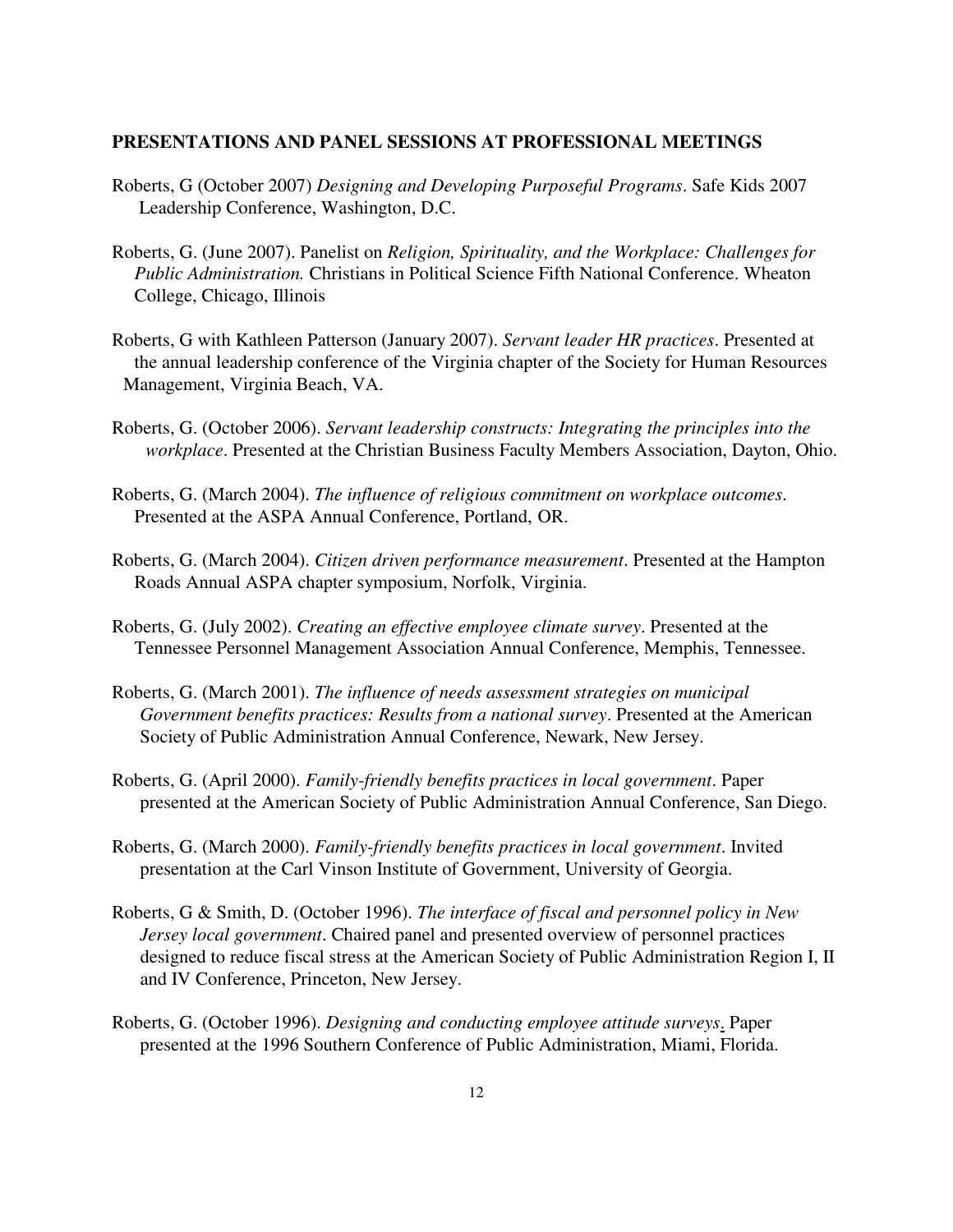### **PRESENTATIONS AND PANEL SESSIONS AT PROFESSIONAL MEETINGS**

- McCue, C. & Roberts, G. (October 1996). *Trends and changes in local government benefit packages: Implications for fiscal and personnel policy*. Paper presented at the 1996 Southern Conference of Public Administration, Miami, Florida.
- Roberts, G. & Reed, T. (July, 1995). *Developmental performance in municipal government: A partial answer to an enduring riddle?* Paper presented at the 1995 American Society of Public Administration Annual Conference, San Antonio, Texas.
- Roberts, G. (October 1993). *Government in the sunshine: Fun in the sun or a severe case of sunburn?* Paper presented at the 1993 Southeastern Conference on Public Administration, Cocoa Beach, Florida.
- Roberts, G. (October 1992). *Municipal government, personnel professionals, and performance appraisal*. Paper presented at the 1992 Southeastern Conference on Public Administration.
- Roberts, G. (March 1992). *Maximizing performance appraisal system acceptance*: *Perspectives from municipal government personnel administrators*. Paper presented at the First Biannual International Conference on Advances in Management, Orlando, Florida.
- Roberts, G. (October 1990). *The influence of participation, goal setting, feedback and acceptance on measures of performance appraisal system effectiveness*. Paper presented at the NASPAA Annual Conference, Salt Lake City, Utah.

## **FELLOWSHIPS/SCHOLASTIC AWARDS**

- Recipient of the best academic presentation award for Christian Servant Leader Human Resource Management at the 2015 Christians in Business Faculty Conference.
- 2015 recipient of the Chancellor's faculty Award for Excellence in teaching, research and service at Regent University
- Recipient of the 1989-1990 National Association of Schools of Public Affairs and Administration's Annual Dissertation Award
- Robert S. Wolfson Fellowship awardee for scholarly excellence in public personnel and labor relations, 1982, University of Pittsburgh
- MPA comprehensive exam, University of Georgia, passed with distinction
- Elected to membership in Pi Alpha Alpha and Phi Kappa Phi for scholarly excellence in Public Administration, 1980, University of Georgia
- U.S. Office of Education Public Service Fellowship, 1978-1979, University of Georgia